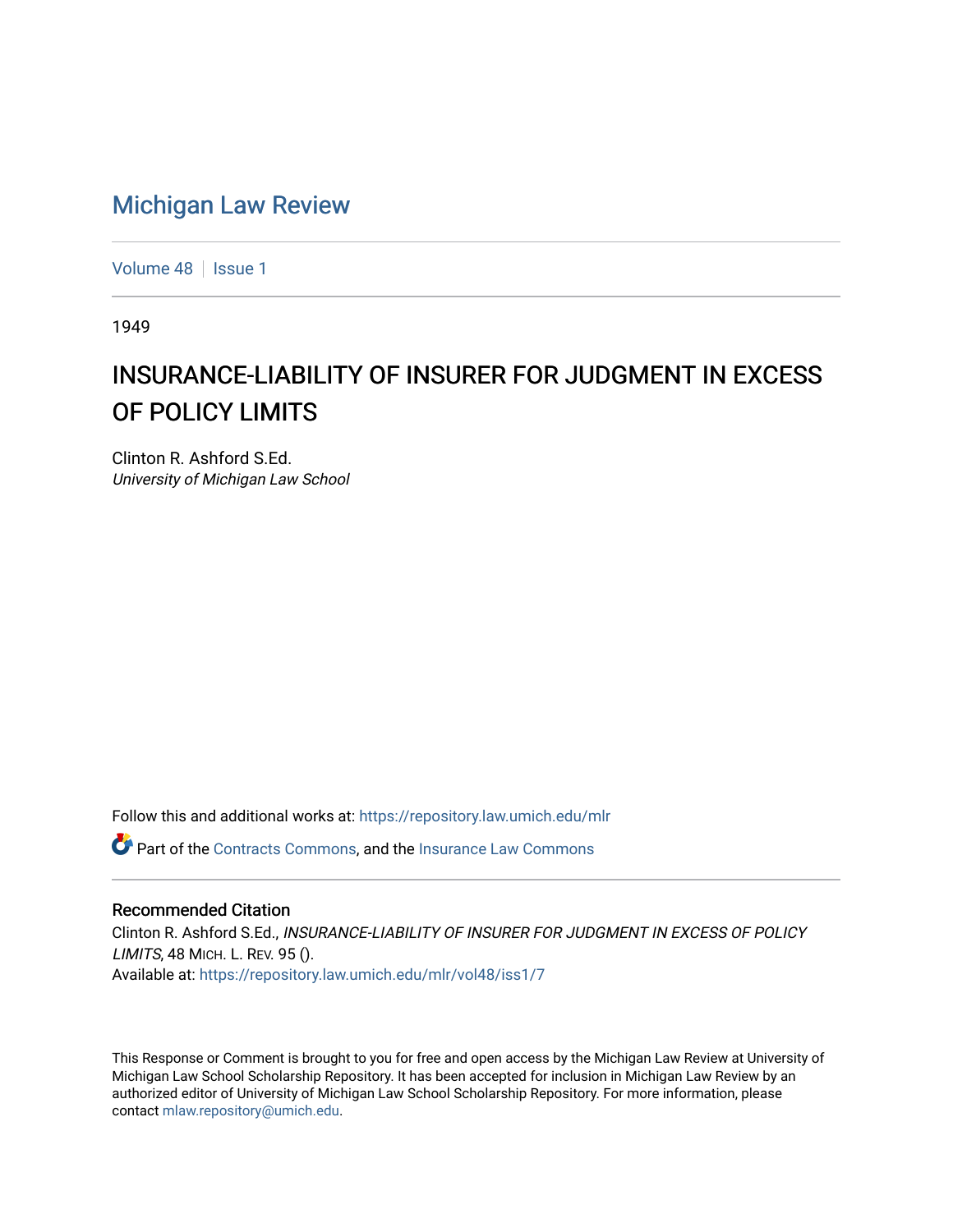INSURANCE-LIABILITY OF INSURER FOR JunGMENT IN ExcEss OF POLICY LIMITS-A liability insurer has issued a policy, reserving the sole right *to* effect a settlement, and refuses *to* settle, within the limits of the policy, a claim against the insured. A judgment in excess of the policy limit is then recovered against the insured. These circumstances present the question whether the insurer may be liable *to* the insured for the amount of the judgment in excess of the policy limit.

This comment will be limited *to* consideration of cases involving only the above facts, and no attempt will be made *to* consider the liability of the insurer for failing *to* undertake defense of the claim, *to*  continue in defense of it or *to* prosecute an appeal. Nor will regard be given *to* the effect of cooperation clauses, settlement by the insured or improper conduct of the defense by the insurer.

The modern liability insurance contract gives the insurer the right to control the investigation, settlement and defense of claims,<sup>1</sup> and there seems *to* be no dispute that the insurer has the right *to* settle rather than *to* defend if he so chooses. The important question is, what is his duty *to* settle? The courts have denied that a mere election *to* 

35 Managements have done so in the past, Slutzker v. Rieber, 132 N.J.Eq. 406, 28 A. (2d) 525 (1942); U.S. Steel Corp. v. Hodge, 64 N.J.Eq. 807, 54 A. I (1902).

1 A typical policy provision is as follows: "The insurers shall have the exclusive right to contest or settle any of said suits or claims. The assured shall not interfere in any way respecting any negotiations for the settlement of any claim or suit, nor in the conduct of any legal proceedings, but shall at all times, at the request of the insurers, render to them all possible cooperation and assistance. The assured shall not voluntarily admit or assume any liability for an accident, nor incur any expense other than for immediate surgical relief, nor settle any claim except at the assured's own cost." Wakefield v. Globe Indemnity Co., 246 Mich. 645 at 647, 225 N.W. 643 (1929).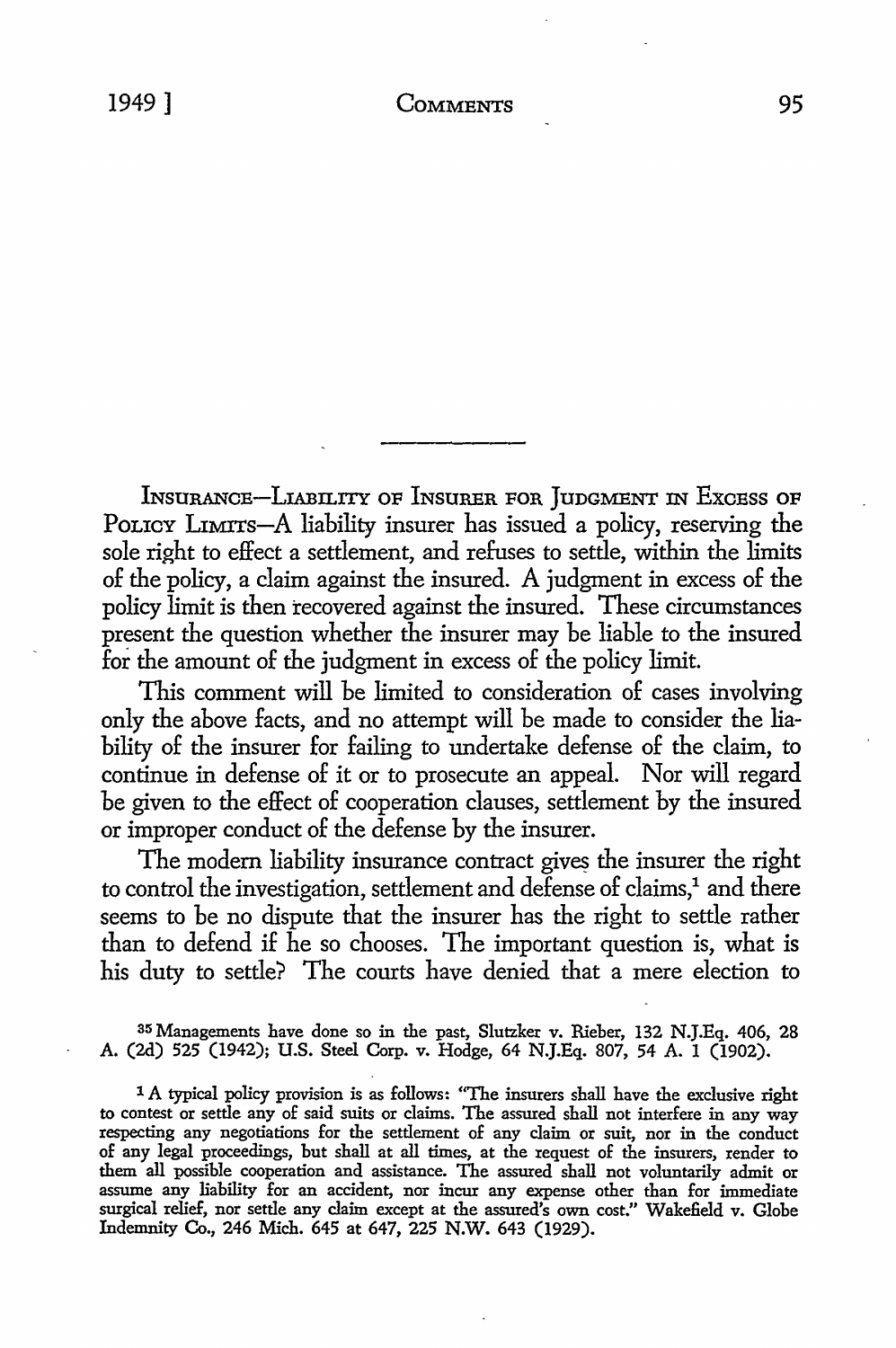defend makes the insurer liable for any excess of a judgment over the policy limits,<sup>2</sup> but it appears that he may be liable under certain circumstances when he has refused an offer to compromise the claim within the policy limits.

This liability is not in contract.<sup>8</sup> for the contract imposes no such obligation on the insurer;<sup>4</sup> rather, liability is based on tort, the duty of the insurer arising out of the relationship established by the contract. The courts are not agreed, however, as to the nature of the relationship<sup>5</sup> or the extent of the insurer's duty. The earlier cases refused to impose any duty upon the insurer and held that the parties were strictly bound by their contract;<sup>6</sup> therefore, the insurer could not be liable to the insured for more than the amount of the policy. Within the last three decades, however; the proposition has become well established that the insurer does owe some duty to the insured in effecting settlements. In this respect, two rules of conduct have been announced. Some courts hold the insurer liable for negligence in his conduct of the investigation and negotiations for settlement, $\tau$  while others require that the insurer

2 Appleman, ''Duty of a Liability Insurer to Compromise Litigation," 26 KY. L. J. 100 (1938); Holzendorff, · "Liability of Insurers Re 'Excess Judgment'," 18 OKLA. B.A. J. 1732 (1947); 34 A.L.R. 750 (1925); 37 A.L.R. 1484 (1925); 43 A.L.R. 329 (1926); 71 A.L.R. 1485 (1931); 131 A.L.R. 1499 (1941); Dumas v. Hartford Accident & Indemnity Co., 92 N.H. 140, 26 A. (2d) 361 (1942), dismissed without prejudice, 94 N.H. 484, 56 A. (2d) 57 (1947).

<sup>8</sup>34 CoL. L. RBv. 511 (1934); 71 A.L.R. 1486 (1931).

<sup>4</sup>It is suggested in Smith, "Liability Beyond Policy Limits," 1946 INs. L. J. 130 that the case of McCoombs v. Fidelity & Casualty Co. of N.Y., 231 Mo. App. 1206, 89 **S.W.**  (2d) 114 (1935), went so far as to place liability on the insurer by reason of the contract. While there is language in the case that might so indicate, the court seems to have based its decision on the fact that "the evidence of bad faith on the part of defendant is ample." Id. at 1223. .

<sup>5</sup> Some courts have held that the insurer is the agent of the insured for the purposes of settlement and defense. Hilker v. Western Auto. Ins. Co., 204 Wis. 1, 231 N.W. 257 (1930), affd. 204 Wis. 1, 235 N.W. 413 (1931), reversing Wisconsin Zinc Co. v. Fidelity & Deposit Co., 162 Wis. 39, 155 N.W. 1081 (1916), on this point; Traders & General Ins. Co. v. Rudco Oil & Gas Co., (C.C.A. 10th, 1942) 129 F. (2d) 621. Others have held that the insurer is an independent contractor: Attleboro Mfg. Co. v. Frankfort Marine, Accident & Plate Glass Co., (C.C.A. 1st, 1917) 240 F. 573; Foremost Dairies v. Campbell<br>Coal Co., 57 Ga. App. 500, 196 S.E. 279 (1938).

Coal Co., 57 Ga. App. 500, 196 S.E. 279 (1938).<br><sup>6</sup> Auerbach v. Maryland Casualty Co., 236 N.Y. 247, 140 N.E. 577 (1923); Mc-Donald v. Royal Indemnity Ins. Co., 109 N.J.L. 308, 162 A. 620 (1932). Cf. Best Building Co. v. Employers Liability Assurance Corp., 247 N.Y. 451, 160. N.E. 911 (1928); St. Joseph Transfer & Storage Co. v. Employers Indemnity Corp., 224 Mo. App. 221, 23 s. (2d) 215 (1930).

7 See cases cited 71 A.L.R. 1488-9 (1931) and 131 A.L.R. 1501-2 (1941). Duncan v. Lumbermans Mutual Casualty Co., 91 N.H. 349, 23 A. (2d) 325 (1941); Dumas v. Hartford Accident & Indemnity Co., 92 N.H. 140, 26 A. (2d) 361 (1942), dismissed without prejudice, 94 N.H. 484, 56 A. (2d) 57 (1947); Highway Ins. Underwriters v. Lufkin-Beaumont Motor Coaches, Inc., (Tex. Civ. App. 1948) 215 S.W. (2d) 904.

/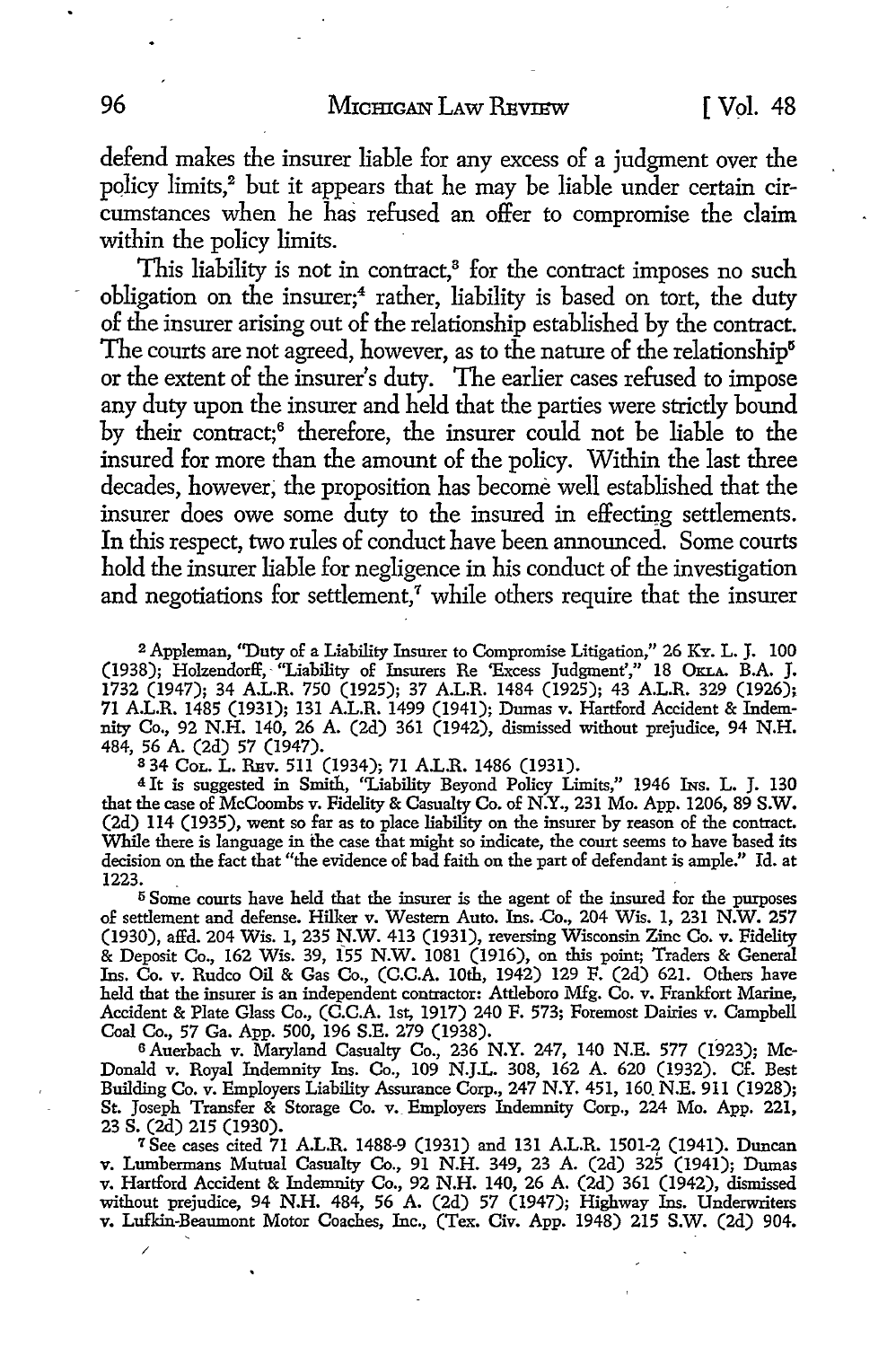be guilty of bad faith in order to incur liability beyond the face value of the policy.<sup>8</sup> The courts have given diverse reasons for adoption of the rule that each follows, but it is clear that each is motivated by a feeling that an insurer who has reserved complete control of negotiations for settlement and defense, and has prohibited the insured from settling except at his own cost, should be bound to the responsible exercise of this control.<sup>9</sup>

## A. *The Negligence Rule*

Courts which follow the negligence rule commonly state that the insurer must, in handling all matters pertaining to the litigation, use that degree of care and diligence which an ordinarily prudent person would exercise in the management of his own business.<sup>10</sup> If a reasonable person in the position of the insured would have settled the claim rather than risk trial, and the insurer failed or refused to settle, he will be liable to the insured for the amount of the judgment recovered in excess of the policy limit. Thus, the insured may expect that his interests will be given at least as much consideration as the insurer will give his own.11 Some courts go even farther and require that, if necessary, the insurer must sacrifice his own interests in favor of those of the insured in order to save the latter harmless.12

What, specifically, will constitute negligence in failure to settle a claim when an offer within the policy limits has been made? It is clear

<sup>8</sup> See cases cited 71 A.L.R. 1486-7 (1931) and 131 A.L.R. 1500 (1941). Epstein v. Erie Indemnity Co., 39 D&C 117, affd. without opinion, 343 Pa. 417, 16 A. (2d) 47 (1940); Farm Bureau Mutual Auto Ins. Co. v. Violano, (C.C.A. 2d, 1941) 123 F. (2d) 692, cert. den., 316 U.S. 672, 62 S.Ct. 1043 (1942); Burnham v. Commercial Casualty Ins. Co., 10 Wash. (2d) 624, 117 P. (2d) 644 (1941); Traders & General Ins. Co. v. Rudco Gas & Oil Co., (C.C.A. 10th, 1942) 129 F. (2d) 621; Berk v. Milwaukee Auto Ins. Co., 245 Wis. 597, 15 N.W. (2d) 834 (1944); Olympia Fields Country Club v. Bankers Indemnity Ins. Co., 325 ill. App. 649, 60 N.E. (2d) 896 (1945), discussed in 13 Umv. Cm. L. REv. 105 (1945); National Mutual Casualty Co. v. Britt, (Okla. 1948) 200 P. (2d) 407; Royal Transit, Inc. v. Central Surety & Ins. Co., (C.C.A. 7th, 1948) 168 F. (2d) 345, cert. den. 335 U.S. 844, 69 S.Ct. 68 (1948).

<sup>9</sup> See Boling v. New Amsterdam Casualty Co., 173 Okla. 160 at 163, 46 P. (2d) 916 (1935).

10 See cases cited in note 7, supra.

llDouglas v. U.S. Fidelity & Guaranty Co., 81 N.H. 371, 127 A. 708 (1924); Dumas v. Hartford Accident & Indemnity Co., 94 N.H. 484, 56 A. (2d) 57 (1947); Highway Ins. Underwriters v. Luffin-Beaumont Motor Coaches, Inc., (Tex. Civ. App. 1948) 215 s.w. (2d) 904.

12 See Tyger River Pine Co. v. Maryland Casualty Co., 170 S.C. 286 at 292-3, 170 S.E. 346 (1933).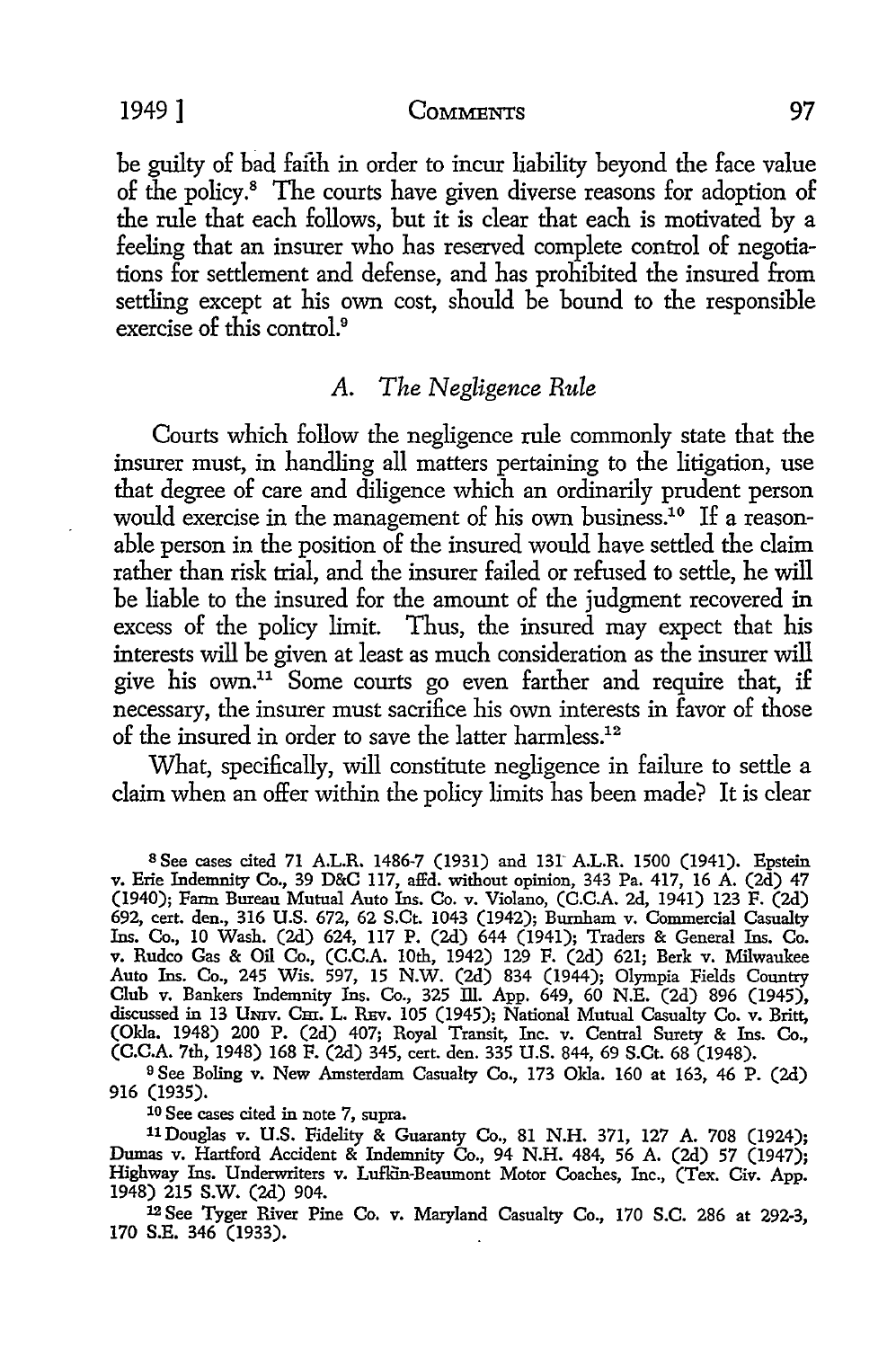that a mere mistake of judgment in deciding to contest rather than to settle, when the insurer has completely informed himself of all circumstances, will not render him liable for an excess judgment under either the negligence or the bad faith rule.13 The insurer cannot speculate as to the outcome of a trial, however, and courts which adhere to the negligence rule may be more likely to hold him liable for an excess judgment than courts which follow the bad faith rule, when he has guessed wrong as to the outcome. If the insurer has not exercised ordinary care in ascertaining all the facts of the case, both as to liability and damages, or has failed to inform himself of the governing law, then he will be liable.<sup>14</sup> Having exercised reasonable diligence in ascertaining all of these, he must intelligently appraise the danger to the insured, and if it appears that an excess judgment might be recovered against  $\lim,$ <sup>15</sup> must be quick to accept an offer of settlement within the policy limits.16 Thus, where the facts showed that the liability of the insured was a close question, but the injuries were so severe that if judgment should be recovered against the insured it would be far in excess of the policy limits, the court thought the jury was justified in finding that a reasonably prudent man would have settled the case.<sup>17</sup>

#### *B. The Bad Faith Rule*

In jurisdictions following the bad faith rule, it has been stated that, since the reservation of power and control over settlements is for the\_ protection of the insurer, he must be allowed some discretion in the use of this power. While he is not at liberty to disregard the interests of the insured, to hold him to the standard of due care in the conduct

-13 Wakefield *v.* Globe Indemnity Co., 246 Mich. 645, 225 N.W. 643 (1929); Hilker v. Western Auto. Ins. Co., 204 Wis.\_ I, 231 N.W. 257 (1930), affd. 204 Wis. I, 235 N.W. 413 (1931); Georgia Casualty Co. v. Mann, 242 Ky. 447, 46 S.W. (2d) 777 (1932); Maryland Casualty Co. v. Cook-O'Brien Constr. Co., (C.C.A. 8th, 1934) 69 F. (2d) 462, cert. den., 293 U.S. 569, 55 S.Ct. 81 (1934); Hoyt v. Factory Mutual Liability Ins. Co., 120 Conn. 156, 179-A. 842 (1935); Johnson v. Hardware Mutual Casualty Co., 109 Vt. 481, I A. (2d) 817 (1938); Lawson & Nelson Sash & Door Co. v. Associated Indemnity Corp., 204 Minn. 50, 282 N.W. 481 (1938).

<sup>14</sup> Stowers Furniture Co. v. American Indemnity Co., (Tex. Com. App. 1929) 15 S.W. (2d) 544, appealed, (Tex. Civ. App. 1931) 39 S.W. (2d) 956; Ballard v. Ocean Accident & Guarantee Co., (C.C.A. 7th, 1936) 86 F. (2d) 449; Maryland Casualty Co. v. Wyoming Valley Paper Co., (C.C.A. 1st, 1936) 84 F. (2d) 633.

15 Highway Ins. Underwriters v. Lufkin-Beaumont Motor Coaches, Inc., (Tex. Civ. App. 1948) 215 S.W. (2d) 904.

<sup>16</sup> See Dumas v. Hartford Accident & Indemnity Co., 94 N.H. 484 at 488, 56 A. . (2d) 57 (1947). 17 Ibid.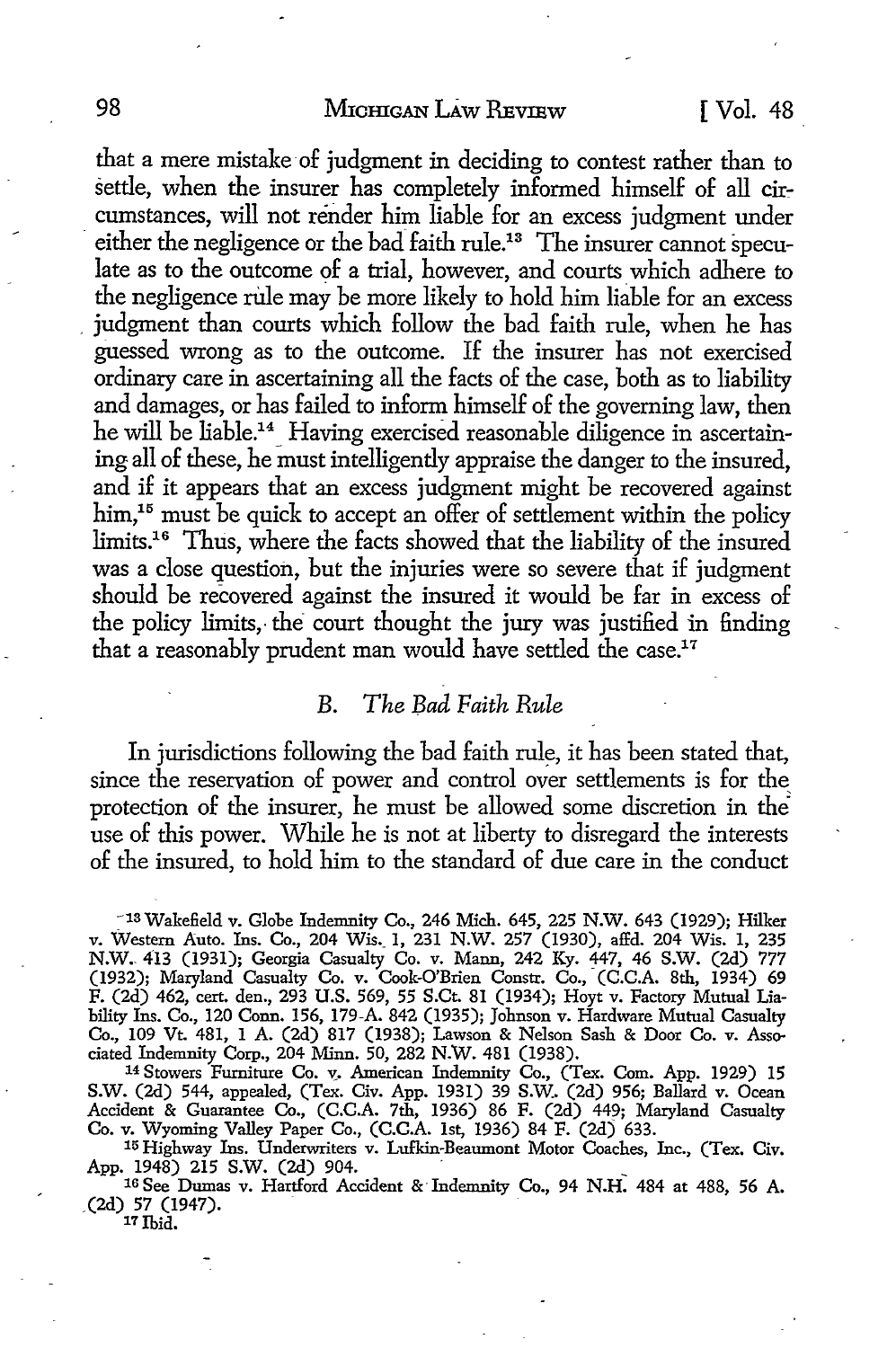#### 1949 ] COMMENTS 99

of settlement negotiations would deprive him of this discretion.18 Therefore, exercise of the power does not involve the assumption of any duty to use due care, nor can such a duty be imposed by law.19 However, the insurer is bound to exercise the power intelligently, honestly and in good faith. He must consider the interests of the insured as well as his own, and a. decision to defend rather than to settle must be grounded on intelligent knowledge of both the facts of the case and the law involved, and must be made with an honest belief in a fair chance \_ of defeating the action or at least of keeping the verdict within the policy limit.20 Here again, in theory at least, a mere mistake of judgment will not subject the insurer to liability beyond the amount of the policy if it appears that he guessed wrong. $21$ 

If the insured can show that the insurer failed to interview witnesses of the accident, failed to make an effort to determine if there was any liability on the claim against the insured, did not attempt to acquaint himself with the extent of the injuries on which the claim was based, ignored advice of his adjuster or counsel to settle,<sup>22</sup> or for any other reason refused an offer of settlement when he was not in a position to determine the reasonableness of the offer, bad faith on the part of the insurer is established. Likewise, where the insurer has refused to settle because the insured would not contribute,<sup>23</sup> or because it was contrary to the policy of the company to settle for more than a certain fractional amount of the policy, or because the insurer wanted

\_ 1s Wakefield v. Globe Indemnity Co., 246 Mich. 645, 225 N.W. 643 (1929); Hilker v. Western Auto Insurance Co., 204 Wis. 1, 231 N.W. 257 (1930), affd., 204 Wis. 1, 235 N.W. 413 (1931); Johnson v. Hardware Mutual Casualty Co., 109 Vt. 481, 1 A. (2d) 817 (1938); National Mutual Casualty Co. v. Britt, (Okla. 1948) 200 P. (2d) 407.

19 Wakefield v. Globe Indemnity Co., 246 Mich 645, 225 N.W. 643 (1929).

20 See National Mutual Casualty Co. v. Britt, (Okla. 1948) 200 P. (2d) 407 at 412. 21 See note 14, supra.

<sup>22</sup>The outstanding exception seems to be Wakefield v. Globe Indemnity Co., 246 Mich. 645, 225 N.W. 643 (1929), where the insurer was not held liable for the excess even though his attorney, during trial, advised of the hopelessness of the case and strongly recommended settlement.

<sup>23</sup>The courts are not agreed whether the mere attempt to coerce the insured into contributing to the settlement, when the insurer is not willing to pay even the amount of the policy, is in itself sufficient to make the insurer liable on the basis of bad faith. See discussion, 71 A.L.R. 1495 et seq. (1931). Cf. the following recent cases: Spang Baking Co. v. Trinity Universal Ins. Co., (Ohio App. 1946) 68 N.E. (2d) 122, discussed<br>in 1 Wyo. L. J. 138 (1947); and 25 TEx. L. REv. 423 (1947); Wordy v. Farmers Auto Ins. Assn., 328 Ill. App. 312, 65 N.E. (2d) 619 (1946); Lawson & Nelson Sash & Door Co. v. Associated Indemnity Corp., 204 Minn. 50, 282 N.W. 481 (1938); Cherry v. Shelby Mutual Plate Glass & Casualty Co., 191 S.C. 177, 4 S.E. (2d) 123 (1939).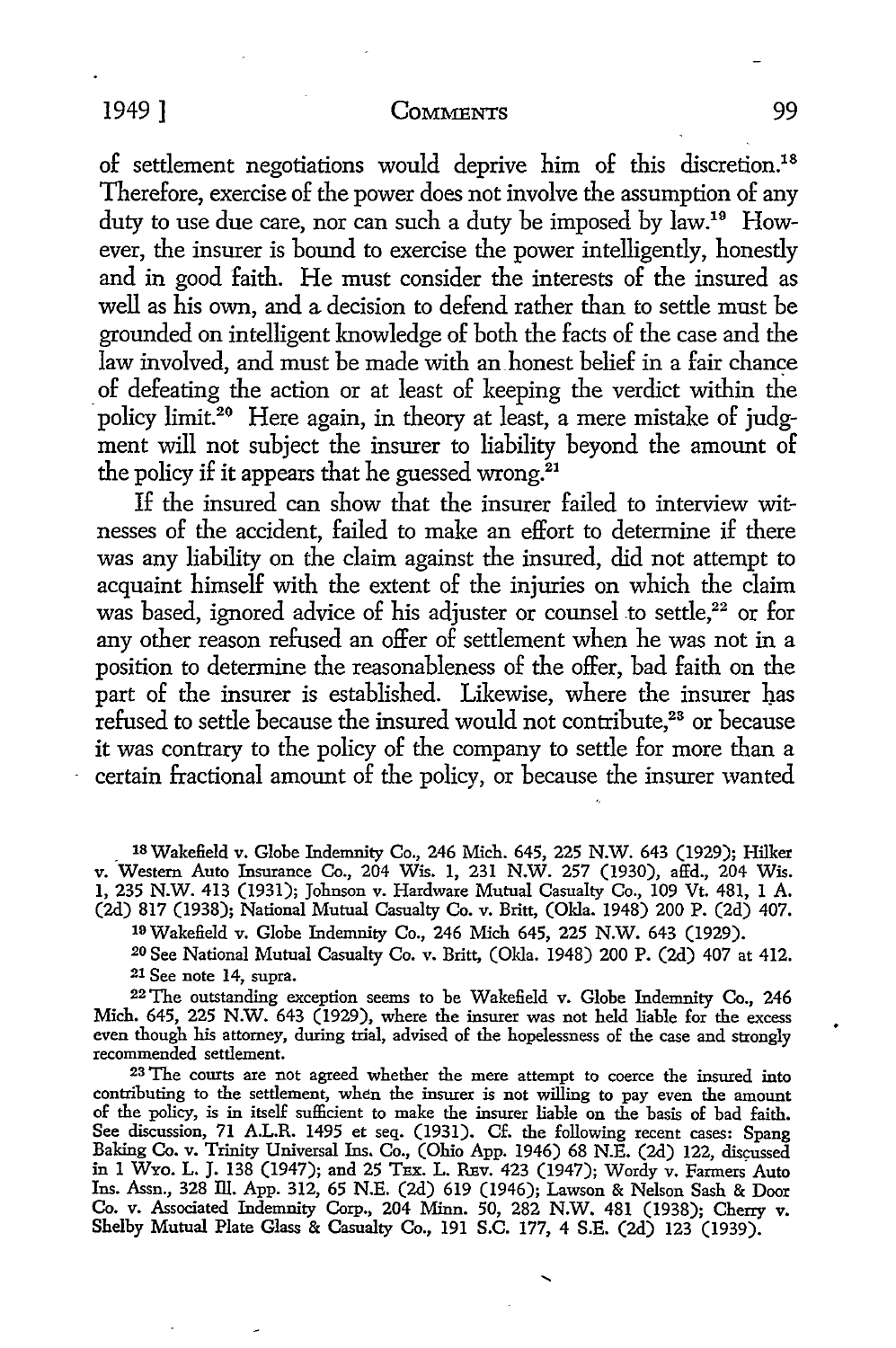#### 100 MICHIGAN LAW REVIEW [ Vol. 48

to establish a precedent, $24$  such arbitrary conduct will be grounds for recovery by the insured under the bad faith rule.<sup>25</sup>

## C. *Application of the Rules*

In spite of the differences in the reasons given by various courts, the rules adopted and the language used, it seems that the results reached are much the same.<sup>26</sup> Clearly, an insurer should be liable to the insured for the excess of a judgment over the policy limits if he has failed to act at all, has acted arbitrarily, or has completely disregarded the interests of the insured. Equally clearly, if an insurer has made a full investigation of the claim, has done what he reasonably could in order to hold the insured harmless, and yet has lost a closely contested case, he should not be liable to the insured for more than the contract amount. While the facts $27$  of most cases indicate that the same result would have been reached regardless of which rule the court professed to apply, the difficulty comes in the just administration of these rules.

In a few jurisdictions it is held that the question of the insurer's negligence or bad faith in his conduct of negotiations for compromise is a matter for the court to decide.<sup>28</sup> Most courts have stated, however, that unless there is insufficient evidence on this matter,<sup>29</sup> it is a jury question.30 The practice of submitting this issue to the jury has been

24 Aycock Hosiery Mills v. Maryland Casualty Co., 157 Tenn. 559, 11 S.W. (2d) 889 (1928).

25 See Wakefield v. Globe Indemnity Co., 246 Mich. 645 at 653, 225 N.W. 643 (1929). ,

26 In some cases it is not clear what rule the court followed in making its decision. Spang Baking Co. v. Trinity Universal Ins. Co., (Ohio App. 1946) 68 N.E. (2d) 122. The Wisconsin court has professed to follow the bad faith rule but has defined it in terms of negligence. Hilker v. Western Auto. Ins. Co., 204 Wis. 1, 231 N.W. 257 (1930), affd., 204 Wis. 1, 235 N.W. 413 (1931). A court professing to follow the negligence rule was willing to concede a good deal of discretion to the insurer in making his decision in Highway Ins. Underwriters v. Lufkin-Beaumont Motor Coaches, Inc., (Tex. Civ. App. 1948) 215 S.W. (2d) 904.

27 In most reports, the facts are not set out in much detail. But see McCoombs v. Fidelity & Casualty Co. of N.Y., 231 Mo. App. 1206, 89 S.W. (2d) 114 (1935); Highway Ins. Underwriters v. Lufkin-Beaumont Motor Coaches, Inc., (Tex. Civ. App. 1948) 215 S.W. (2d) 904; National Mutual Casualty Co. v. Britt, (Okla. 1948) 200 P. (2d) 407; Royal Transit Co. v. Central Surety & Ins. Co., (C.C.A. 7th, 1948) 168 F. (2d) 345, cert. den., 335 U.S. 844, 69 S,Ct. 68 (1948).

<sup>28</sup> Burnham v. Commercial Casualty Ins. Co., 10 Wash. (2d) 624, 117 P. (2d) 644 (1941); Berk v. Milwaukee Auto. Ins. Co., 245 Wis. 597, 15 N.W. (2d) 834 (1944).

29Wakefield \_v. Globe Indemnity Co., 246 Mich. 645, 225 N.W. 643 (1929). ao See cases cited in notes 7 and 8, supra.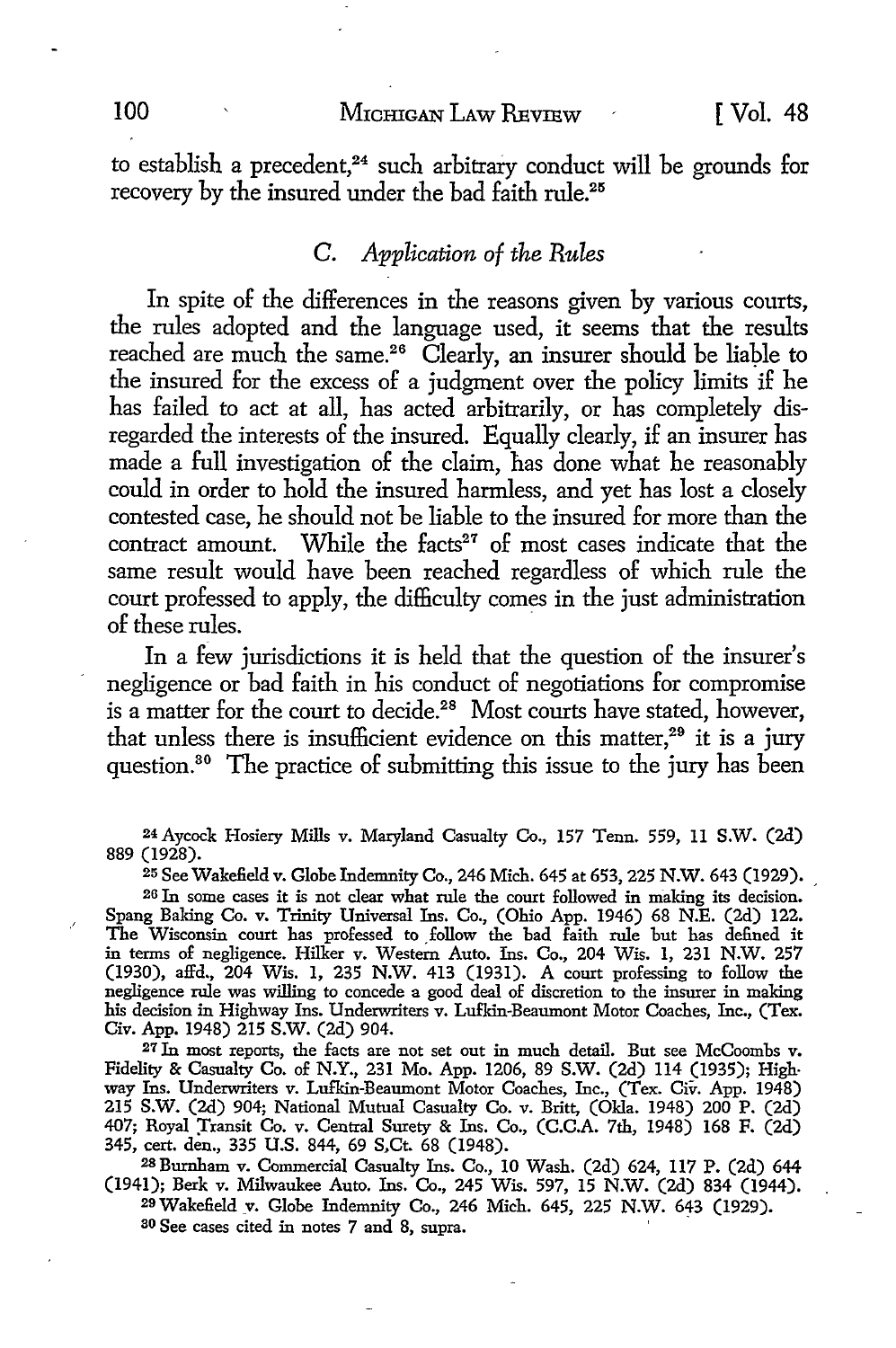#### 1949 ] COMMENTS 101

criticized,<sup>31</sup> and it appears that this is a major weakness in the administration of either rule. In most cases the character of the insurer's acts will be in doubt, and judges, much less juries, are seldom qualified to determine in such cases whether the decision of the insurer to defend rather than *to* settle was unreasonable or made in bad faith. It appears that the only way to obviate this difficulty is to receive the expert testimony of insurance adjusters and attorneys as to the reasonableness or fidelity of the insurer's action, so the jury may form its conclusions on the basis of reactions of persons familiar with the work.

There is the further difficulty that hindsight is likely to influence the finding of the jury in the action against the insurer. It is likely to rely on the verdict of the jury in the suit against the insured, and since the atmosphere of the other trial (e.g., the demeanor of the witnesses) cannot be reproduced, the finding of that jury will be given more weight than it warrants. These factors make it risky for the insurer to decide on defense rather than settlement. Although his decision may have been justified under the circumstances as they then appeared, the subsequent verdict against the insured will be quite likely to put those circumstances in a different light.

Another point must be considered, however, which has often worked to the advantage of the insurer. The attention of the jury has not usually been directed to the fact that when the insurer decided to defend rather than to settle, his decision was not accompanied by his undertaking the full share of the risk. The insured has given up all right to participate in the settlement, and yet has no part in making the decision which subjects him to the risk of a judgment in excess of the policy limit. Further, it is clear that as the amount of the settlement offer approaches the limit of the policy, the incentive for the insurer to gamble with trial of the claim increases, since he has less to lose. If courts continue to submit to the jury the issue of the character of the insurer's action, the jury's attention should be called to these facts, because of their possible bearing on the insurer's motives in deciding to try the claim.

There appear to be other ways in which the difficulties suggested above could be avoided, while achieving protection for the insured without exposing the insurer to undue hazard. The issue of insurer's liability for the excess judgment might be made one for the court, or

s113 Umv. Cm. L. REv. 105 (1945); 1946 INs. L. J. 130; Appleman, "Duty of Liability Insurer to Compromise Litigation," 26 Ky. L. J. 100 (1938); APPLEMAN, AUTOMO-BILE LIABILITY INSURANCE 84 et seq. (1938); 8 APPLEMAN, INSURANCE LAW & PRACTICE 71 et seq. (1942).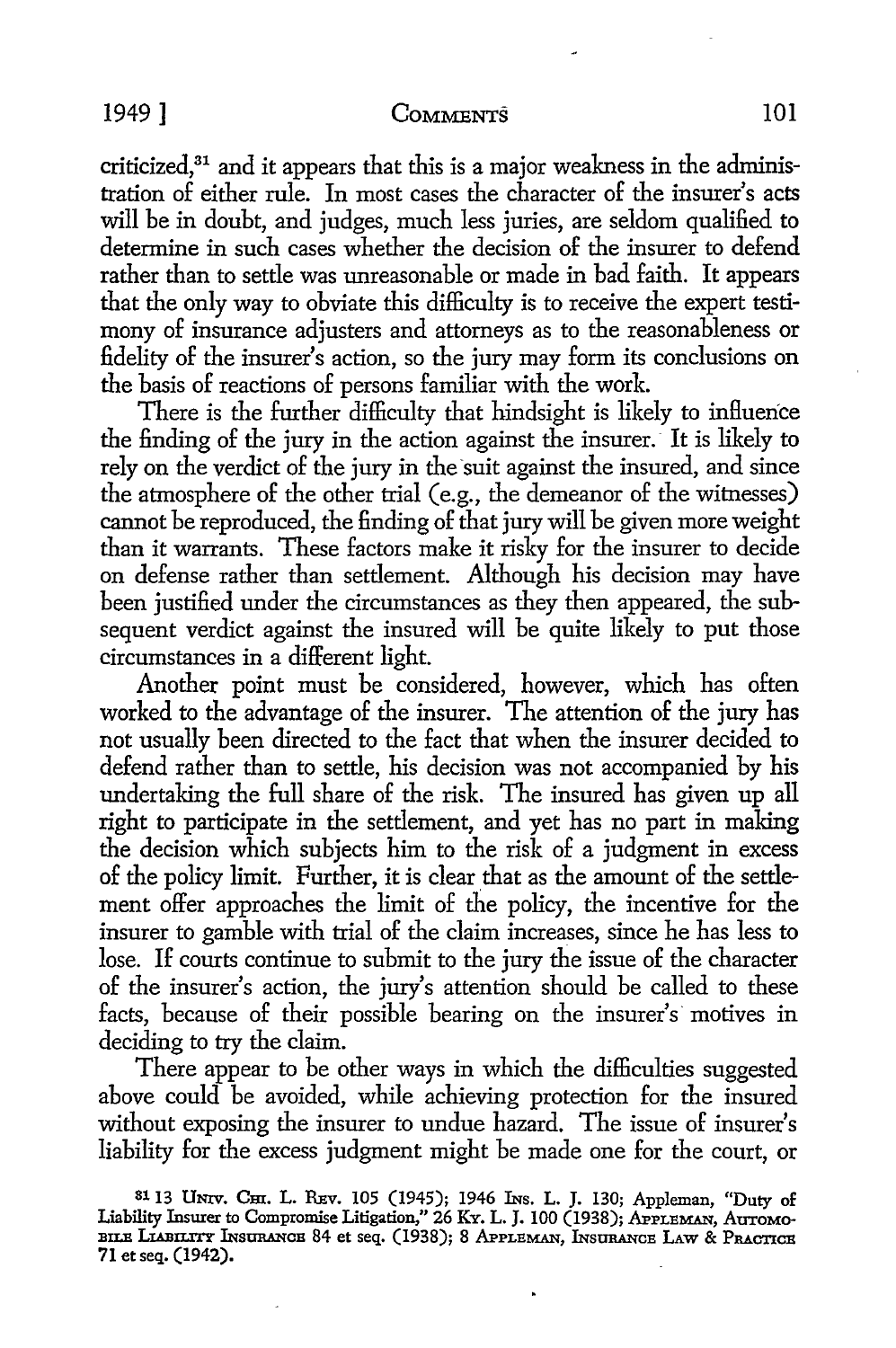it might be dealt with in the insurance contract. Since the insurer has reserved complete control of matters relating to compromise and defense, he should be required *to* assume the risks that are coincident with the benefits acquired. Requiring the insurer *to* pay the full amount of any judgment rendered against the insured would certainly require him to act as a reasonable man in the position of the insured would act in the conduct of his own affairs. Unlimited liability following a decision *to* defend is not likely *to* be approved by insurers, however; nor are the courts likely *to* discard the bad faith and negligence rules. A requirement of this sort would probably have *to* be imposed by the legislature.

Much the same result might be achieved by providing that the insurer should be liable for double the amount of the policy should he elect *to* defend.32 If the courts continue *to* hold that the contract provisions giving complete control to the insurer relieve him of any obligation to inform the insured of offers of settlement,<sup>33</sup> the increase of the insurer's liability when he elects *to* defend would seem even more desirable.<sup>34</sup> While there would perhaps not be many cases in which the insured would be willing to contribute to the settlement, when the insurer was not paying the full amount of the policy, $35$  it would seem

<sup>3</sup><sup>2</sup>Such was the contract provision involved in Georgia Life Ins. Co. v. Miss. Central R. Co., 116 Miss. 114, 76 S. 646 (1917).

33 Best Building Co. v. Employers Liability Assurance Corp., 247 N.Y. 451, 160 N.E. 911 (1928); Norwood v. Travelers Ins. Co:, 204 Minn. 595, 284 N.W. 785 (1939); Service Mutual Liability Ins. Co. v. Aronofsky, 308 Mass. 249, 31 N.E. (2d) 837 (1941). Cf. Bartlett v. Travelers Ins. Co., 117 Conn. 147, 167 A. 180 (1933); and Burnham v. Commercial Casualty Ins. Co., IO Wash. (2d) 624, 117 P. (2d) 644 (1941), where keeping the insured informed of offers of settlement evidenced good faith on the part of the insurer.

<sup>34</sup>The insured may be able to settle, before trial, his possible liability in excess of the policy limits. Farmers Gin Co. v. St. Paul Mercury Indemnity Co., 186 Miss. 747, 191 S. 415 (1939). Further, it has been held that the insurer must notify the insured if the judgment is likely to be in excess of the policy limits. Hilker v. Western Auto. Ins. Co., 204 Wis. 1, 231 N.W. 257 (1930), affd., 204 Wis. 1, 235 N.W. 413 (1931). The desirability of notification is illustrated in Blue Bird Taxi Corp. v. American Fidelity & Casualty Co., (D.C.S.C. 1939) 26 F. Supp. 808, where the insurer had failed to notify the insured of the offer of settlement, and the latter's-taxi cabs had been levied upon and sold to satisfy the excess of the judgment, ruining his business. .

35 In Traders & General Ins. Co. v. Rudco Gas & Oil Co., (C.C.A. 10th, 1942) 129 • F. (2d) 621, the insured paid the full amount of the settlement as the insurer had denied liability and insured thought the case was dangerous. In the following cases, insured • alleged willingness to contribute: Best Building Co. v. Employers Liability Assurance Corp.; 247 N.Y. 451, 160 N.E. 911 (1928); Royal Transit, Inc. v. Central Surety & Ins. Co., (C.C.A. 7th, 1948) 168 F. (2d) 345, cert. den., 335 U.S. 844, 69 S.Ct. 68 (1948). And in the following cases insured was willing to pay the excess of the settlement offer over the policy limits: Boling v. New Amsterdam Casualty Co., 173 Okla. 160, 46 P. (2d) 916 (1935); Norwood v. Travelers Ins. Co., 204 Minn. 595, 284 N.W. 785 (1939).